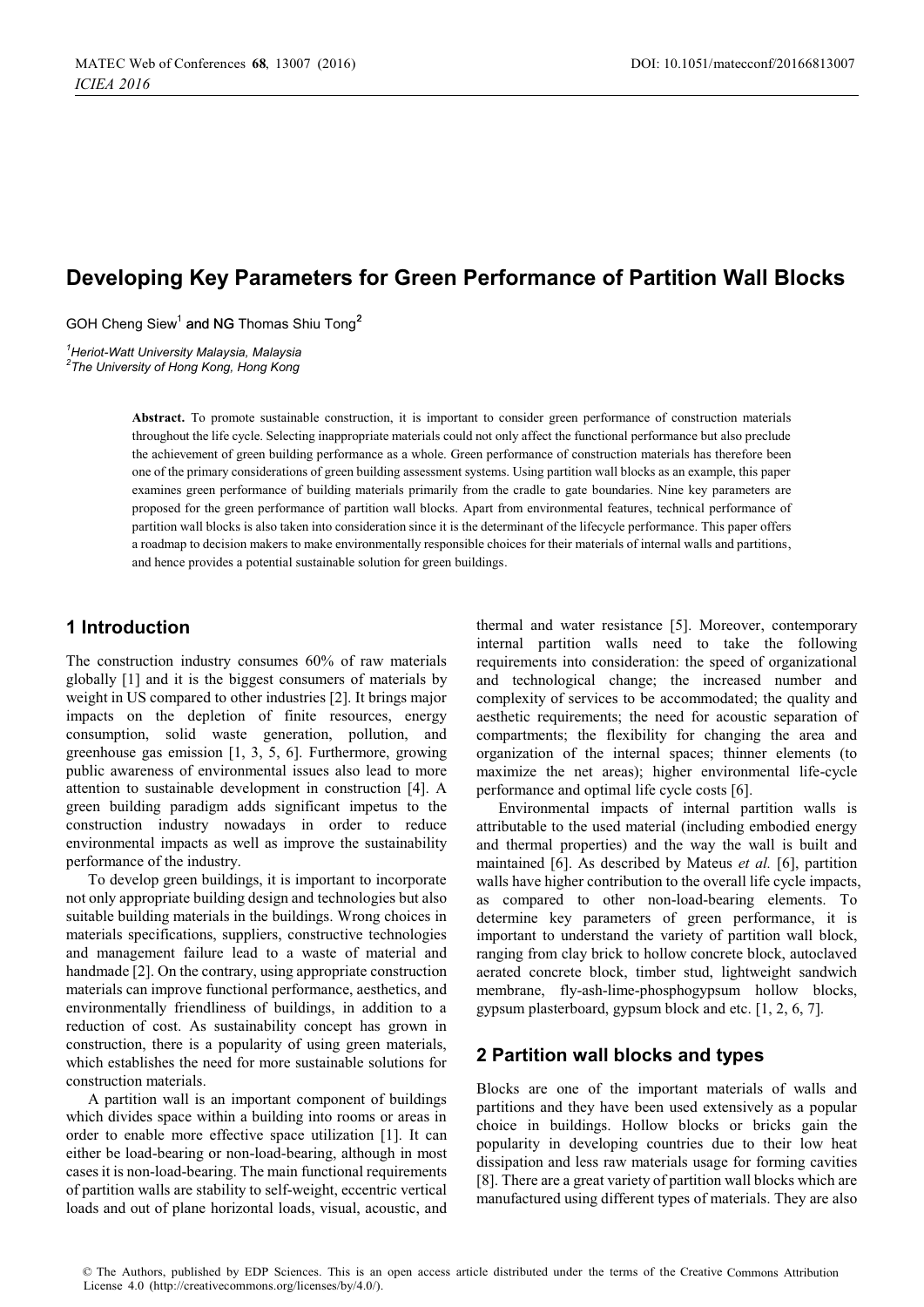made in varying types, thickness, densities and sizes to accommodate for different demands. In general, their sizes are larger than standard bricks. Blocks are chosen because they can provide the better aesthetics and reduced costs by minimising the amount of cut units onsite. Grades of partition blocks are determined by the structural and functional performances of the partition, which are related to the level of activity in adjacent spaces, and the degree of care the partition is likely to receive [9].

#### **2.1 Concrete blocks**

Concrete blocks can be solid or hollow, with two or three cores or voids. The major materials of concrete blocks are cement, water, sand, gravel (quartz or stone) [10]. The common types of concrete blocks include dense block, lightweight foamed concrete blocks, and autoclaved aerated concrete (AAC) blocks. The shapes and sizes of most common concrete blocks have been standardized to ensure uniform building construction.

#### **2.2 Gypsum blocks**

Gypsum blocks are commonly made of gypsum plaster, water and additives such as vegetable or wood fiber for better strength. Gypsum blocks do not require sub-structure for erection. Instead of regular mortar, gypsum-based adhesive is used as the bonding agent.

#### **2.3 Clay blocks**

Clay blocks include honeycomb clay blocks and unfired clay blocks. Honeycomb blocks are formed with a cellular structure of vertical perforations. The perforating structure of honeycomb block reduces material use while giving better thermal performance [10]. For unfired clay blocks, they have excellent environmental credentials because approximate 30% of materials can be made from alternatives, recycled or secondary resources.

#### **2.4 Hemp blocks**

Hemp blocks (hempcrete) are blocks produced by blending hemp with a lime and cement binder. Hemp is a fast growing annual plant which is cultivated using different methods in different countries. They are manufactured using a cast or spray-on technology [10]. Hemp blocks are hygroscopic, thus offering a degree of humidity control.

# **3 Green performance of blocks**

Selection of appropriate building materials is an important phase in the design process because it impacts not only future functionality of buildings but also their environmental performance [16]. This paper examines green performance of wall blocks principally from the perspective of cradle-to-gate boundaries, even though the impact after the product end-of-life is also taken into account. Cradle-to-gate boundaries evaluate the environmental impacts of materials

during the production process, which embeds raw material extraction and processing, processing of secondary material input, transport to the manufacturer, manufacturing, waste processing and disposal of final residues during manufacturing phase [16]. Nine key parameters are identified for assessing green performance of partition wall blocks. They are 1) raw materials, 2) hazardous substances, 3) durability, 4) thermal insulation, 5) sound insulation, 6) fire resistance, 7) energy consumption, 8) waste management, and 9) reusability and recyclability.

#### **3.1 Raw materials**

There is an increasing trend to use by-products, recycled or waste materials to manufacture partition wall blocks. Vasconcelos *et al.* [5] proposed to use FGD gypsum (a synthetic industrial by-product), regranulated expanded cork, textile fibers and citric acid (setting time retarder) in manufacturing innovative blocks. Kumar [7] adopted fly ash, lime and gypsum to produce bricks and hollow blocks. Meanwhile, Wu *et al.* [8] used shale, fly ash, brick (from building rubbish) and waste paper pulp to produce fired shale hollow blocks. Recycling of those wastes and by-products by incorporating them into building materials is a practical measure to the pollution problem as well as to the conservation of depleting building materials [3].

Apart from waste materials, hemp (a renewable source) is also used as the raw material for partition wall blocks. Hemp is a robust annual crop with remarkable rate of growth, and hemp-lime wall has been demonstrated to be positive to the environment [11].

The use of waste materials and renewable sources (e.g. hemp) should not jeopardise the functional performance of blocks significantly. Several studies have been carried out to demonstrate that the addition of those materials would not affect the strength of blocks significantly [7, 19]. For instance, in the work of Kumar [7], hollow blocks made with high fly ash content can obtain the compressive strength of above 3.5MPa after 120-day curing, which can replace the burnt clay hollow bricks easily.

#### **3.2 Hazardous substances**

When more industrial by-products or wastes are used in manufacturing partition wall blocks, it is of concern to take hazardous substances into consideration. Hazardous substances and heavy metals shall be excluded from the use of production of partition wall blocks. If it is impossible to completely eliminate those substances, specific limits of hazardous substances/heavy metal shall apply for their use during manufacture as well as their presence in the final products.

#### **3.3 Durability**

A partition wall is expected to be serviceable for decades with relatively little maintenance. They need to be strong from frost action, salt crystallisation, biological agencies attack, chemical, aggressive environment and weather [7, 13]. To be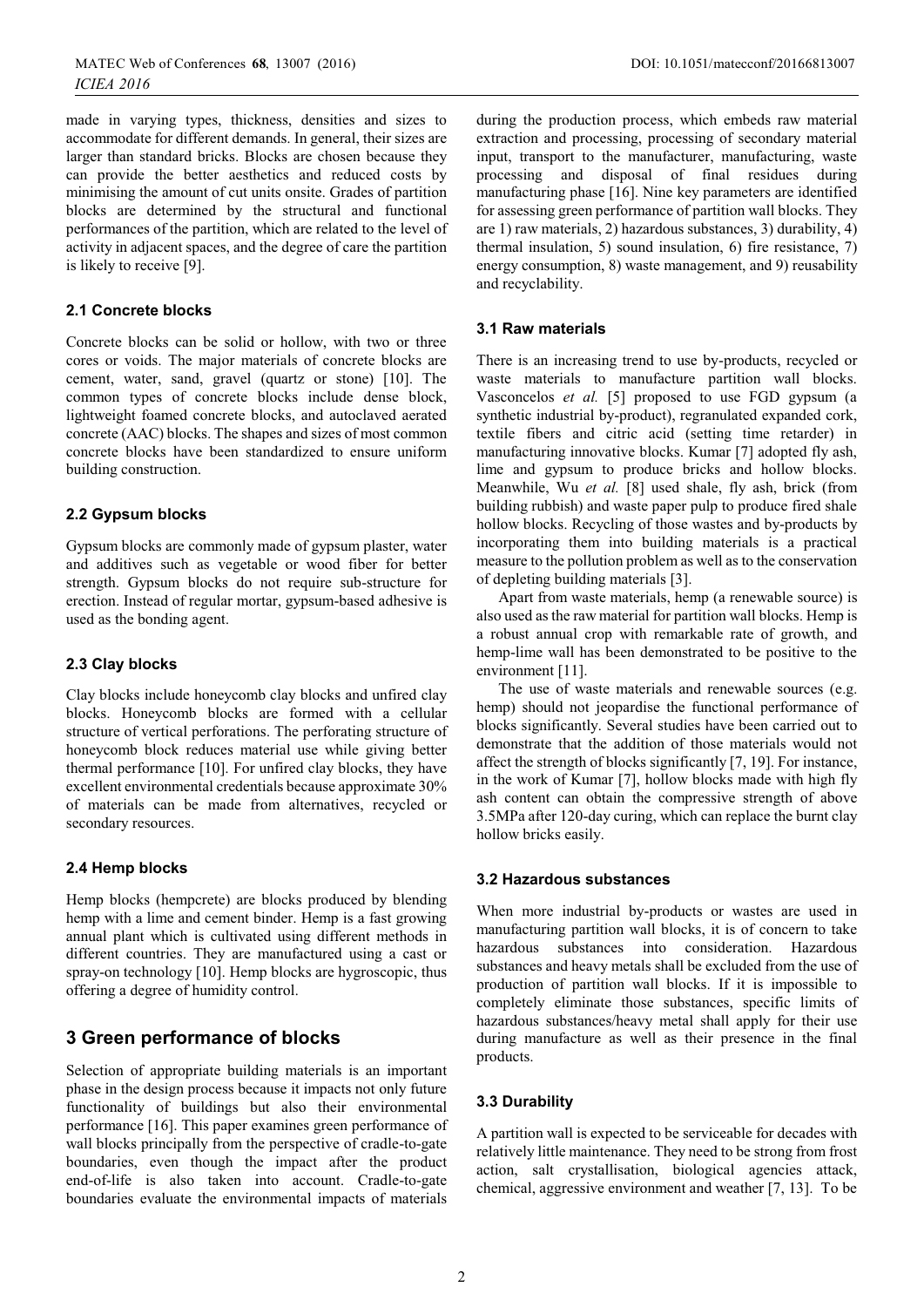durable, blocks shall acquire the minimum compressive strength to withstand the loads.

### **3.4 Thermal insulation**

A maximum heat transfer coefficient has to be fulfilled by partition walls such as walls separating heated from non-heated zones, in order to promote more efficient indoor climate control systems [6]. Using high thermal resistance materials reduces the demand of electrical energy for cooling/heating purposes considerably [12]. For instance, introducing holes, cavities or air gaps in concrete blocks can improve the thermal insulation properties of materials since the thermal conductivity of concrete is higher than the thermal conductivity of air [12].

# **3.5 Sound insulation**

Sound insulation is a significant attribute in designing internal walls to ensure there is minimum airborne sound transmission resulted from occupancies and traffic noise nuisance [13]. Although airborne sound insulation depends on the superficial mass, light and thin partition technologies, with appropriate design can perform better than conventional heavyweight wall elements [6].

### **3.6 Fire resistance**

Partition wall blocks should be incombustible and provide a minimum period of time of fire protection as specified in building regulations [13]. Partition blocks with poor fire safety performance put the users and occupancies in danger. A partition wall block that excels environmentally is definitely not a good alternative if it fails to achieve the required fire properties.

# **3.7 Energy consumption**

Lower environmental impacts, light weight and lower energy consumption used in composite wall systems gain growing interest in construction [14]. The embodied energy is the amount of energy consumed due to the raw materials extraction and manufacturing process to produce a finished product [1]. Therefore, the energy consumption (or embodied energy) can be used as an indicator to calculate the emission burden associated with the construction materials or components [1].

As indicated by Broun and Menzies [1], the embodied energy and air emissions associated with construction materials during their extraction, processing and manufacture take the largest percentage of total embodied energy and air emissions in buildings. Therefore, a significant reduction in energy use during the production can considerably improve the environmental performance of buildings. Therefore, blocks shall be designed and manufactured without much use of fossil fuel and electricity. The manufacturing process should be energy conservative, being devoid of sintering or autoclaving [7].

#### **3.8 Waste management**

The waste generated by each building solution can be managed as construction and demolition (C&D) waste [2]. C&D waste is about 13% to 50% of solid waste entering landfills in Australia, Finland, Germany, The Netherlands, United Kingdom and The United States [17, 18]. Wastes generate severe impact on the malodours air factor, climate change, land use, marine aquatic eco-toxicity and others [3]. To reduce waste, it is important to decrease the amount of waste generated as well as adopt an effective system for managing unavoidable waste produced [18]. Leiva *et al*. [20] suggested proper quantification and classification as the important steps of waste management to determine the type and amount of C& D waste available for recycling analysis. To achieve that, a waste management policy covering manufacturing operations shall be implemented.

### **3.9 Reusability and recyclability**

The importance of achieving flexibility and increasing adaptability to uses and changeable needs is emphasised [6]. Emmanuel [18] highlights the importance of recyclability and reusability in assessing environmental suitability of wall materials since construction waste has a residual value and can be avoidable. Blocks can be designed to facilitate assembling and disassembling to prevent the production of huge amount of waste. The merits of recycling and reuse is also taken into consideration to reduce the embodied energy and pollution imposed by blocks after their end of life.

# **4 Discussion**

Material selection is a key step to attain green performance of buildings. Using building materials with lower embodied energy and carbon emission is one of the approaches to reduce building embodied energy and carbon dioxide emission [1, 15, 16]. Research [16, 18] has been carried out to measure green performance of buildings using embodied energy and carbon dioxide emission.

Although environmental consideration such as carbon footprint or embodied energy is important, green performance should not be evaluated solely on the basis of environmentally friendliness. It should take into account physical-mechanical properties and technological requirements of the evaluated building materials. Emmanuel [18] advocated that the green performance of building materials should be held up against the technical and functional performance as well as economic reality. Environmental performance of building materials should not be developed at the cost of economy and society. If technical requirements are overlooked, the lifetime of materials could be significantly shortened.

By using partition wall blocks as an example, this paper examines green performance by considering their environmental factors as well as technical requirements. Durability, sound insulation, thermal insulation and fire resistance properties are identified as key parameters to ensure "all-round green performance" of blocks. Since wall block is a building material, it is favourable to reflect the environmental impacts incurred within the cradle-to-gate boundaries.